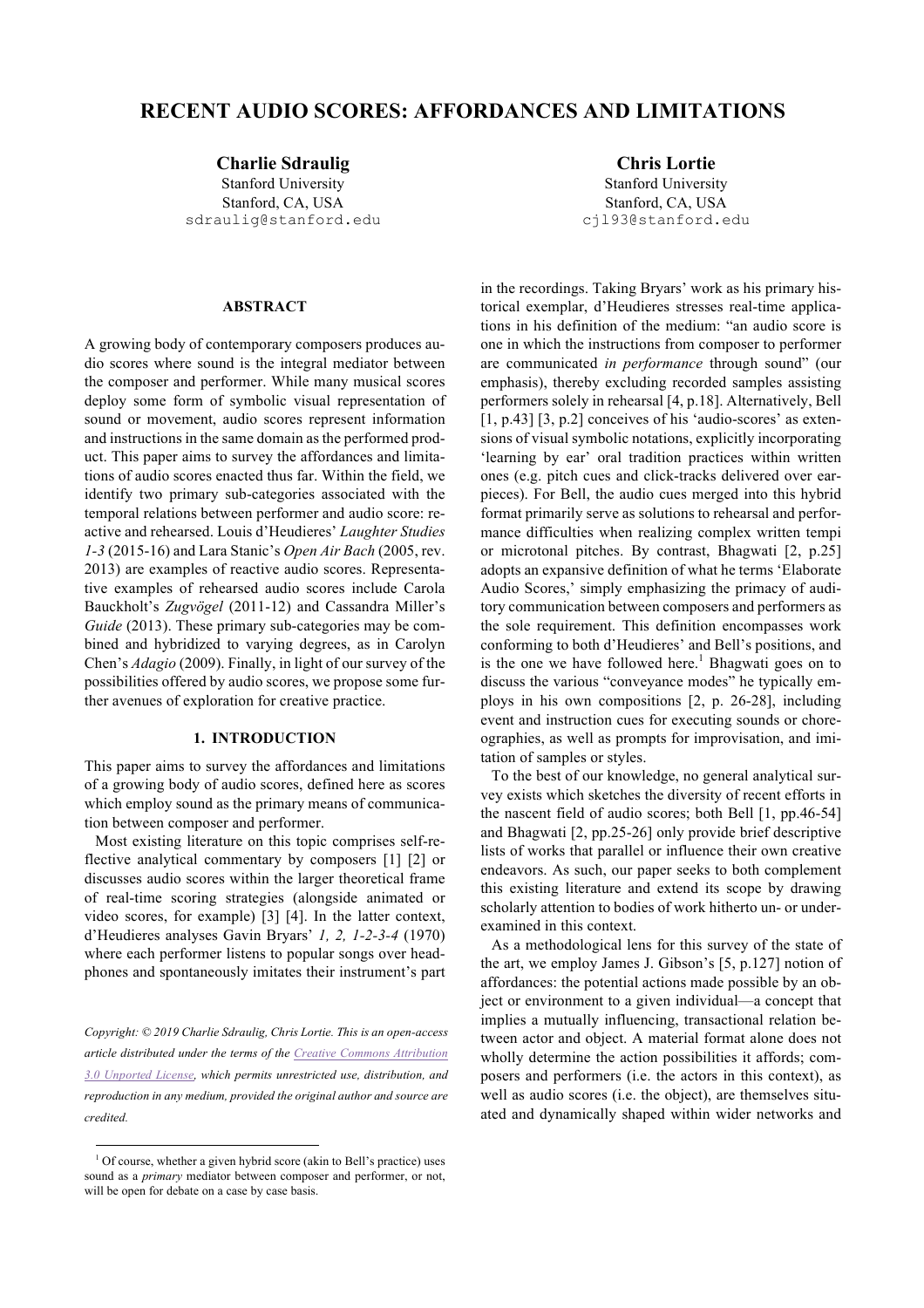histories of cultural practice. These practices mediate and constrain potential relations: for instance, the act of deploying a sound recording *as if* it were a score suggests a translation of prior scoring practices across media; equally, functioning as a score is just one of the many potential use cases afforded by recorded or generated sound. Nevertheless, at this particular intersection of cultural practice and material format, we contend that audio scores representing information and instructions in sound afford some *distinct and different* possibilities to composers and performers when compared to scores which deploy some form of symbolic visual representation of sound or sound-producing movement. Via the contrasting pieces we have taken as case studies (all primarily associated with Western experimental art music), supplemented by a table of related works (see Figure 2 toward the end of this paper), we intend to offer a preliminary sketch of some of the affordances enacted thus far in this dynamic, *in process* contemporary field.

### **Categories of Audio Scores**

Within this field, we identify two primary sub-categories associated with the temporal relations composed between performer and audio score: reactive and rehearsed.<sup>2</sup> On the one hand, performers primarily react to the audio score *during* performance; on the other, the audio score shapes the performers' interpretations in rehearsal, well *before* public performance.<sup>3</sup>

### **2. REACTIVE AUDIO SCORES**

#### **2.1 Louis d'Heudieres,** *Laughter Studies 1-3*

Louis d'Heudieres' *Laughter Studies 1-3* (2015-16)<sup>4</sup> for two vocalizing performers [6] are examples from our reactive category that translate a practice associated with visual scores into a different format to enact distinct affordances. In d'Heudieres' series, each performer listens to a different audio score on headphones and alternates between vocally imitating and verbally describing what they hear to the audience.

The audio scores feature a fast, collage-like succession of many and diverse samples, which are edited and processed to varying degrees. The performers are asked not to overly familiarize themselves with their audio scores beforehand; rather, they should spontaneously react to the often unpredictable changes and transformations between sounds. This arbitrarily-imposed constraint is a kind of translation of sight-reading practices, though it differs in some fundamental respects. Static visual scores tend to represent sounds in a metaphorical spatial configuration [7, p.23] allowing performers to anticipate and read ahead of their performed actions at any given moment. In addition, a performer may infer the likelihood of future events in a given visual score based upon characteristic features of the dimensions prioritized by the composer, which all serve to situate the score with reference to similar examples from similar genres. By contrast, d'Heudieres' *Laughter Studies* lock the performers into a relation with the audio score that is always reactive—the format ensures there is little way of hearing or inferring ahead.<sup>5</sup> d'Heudieres couples this limitation with an affordance of sound reproduction technologies: the format mediates and renders commensurable a vast array of sound sources—recorded, synthesized, and processed, etc. Potentially *any sound* within the range of human hearing and the frequency response of the microphones, speakers or headphones etc. could be reproduced, manipulated and organized in countless ways. As if to take full advantage of this, many of the sounds in the *Laughter Studies* audio scores are crowdsourced from online repositories.<sup>6</sup> The resulting high degree of unpredictability and diversity in the sounds deployed by d'Heudieres encourages varied modes of performer listening, imitation, and description: highly affective sounds, such as laughter or crying, invite imitations and descriptions emphasizing semantic associations; by contrast, more abstract sounds or processing invite greater attention to acoustic qualities, etc.

However, unlike many visual scores featuring transcription, d'Heudieres does not explicitly transcribe and prioritize certain dimensions of his chosen sounds *beforehand* and on behalf of the performers; no guidance is given on *how* the performers should accomplish their tasks, and few concessions are made to idiomatic vocal conventions in the choice of sounds. Rather, the particular intersections of translated sight-reading practices and audio score format we have enumerated allow d'Heudieres the possibility of *recomposing the relations between performers and score*—the vocalists transcribe and mediate freely in their own, individual way. The ease or difficulty of the task over time for those specific performers are dimensions of compositional exploration, traceable via the *variable fidelity* of their imitations and descriptions—sonic and gestural stumbles or hesitations demarcate each performer's limits. Overall, the performers' personas convey no pretensions toward mastery of their materials, inspired interpretation,

<sup>&</sup>lt;sup>2</sup> Bhagwati raises and rightly critiques a seemingly similar division between "situative and fixed audio scores" [2, p. 30]. Rather than emphasize the nature of the score-in-itself, we stress the character of the encounter composed *between* score and performer. For example, when an audio score is heard for the first time by a performer, it may make little difference to them if the score is generated 'live' (i.e. situative) or fixed beforehand. But 'live' or fixed, the relation between performer and score in this scenario will be reactive.<br><sup>3</sup> As will become apparent later in our discussion of Carolyn Chen's

work, these categories are not inviolable divisions; they draw attention to the primary emphasis of the relation composed between performer and score. For example, a performer will likely studiously rehearse Lara

Stanic's work and set-up, gaining experience and facility in negotiating the unpredictability arising out of the complexity of the system. However, the primary emphasis of the composition remains the performer's spontaneous reaction to, and negotiation of the audio-score in real-time. 4 Documentation: http://www.louisdheudieres.com/works.html [6]

<sup>5</sup> Bhagwati primarily notes this affordance as a limitation [2, p.29], again serving to highlight how constraints may both open or foreclose creative possibilities depending upon how they are framed and negotiated within a given work.

 $6$  For example, freesound.org, a collaborative online database of Creative Commons Licensed sounds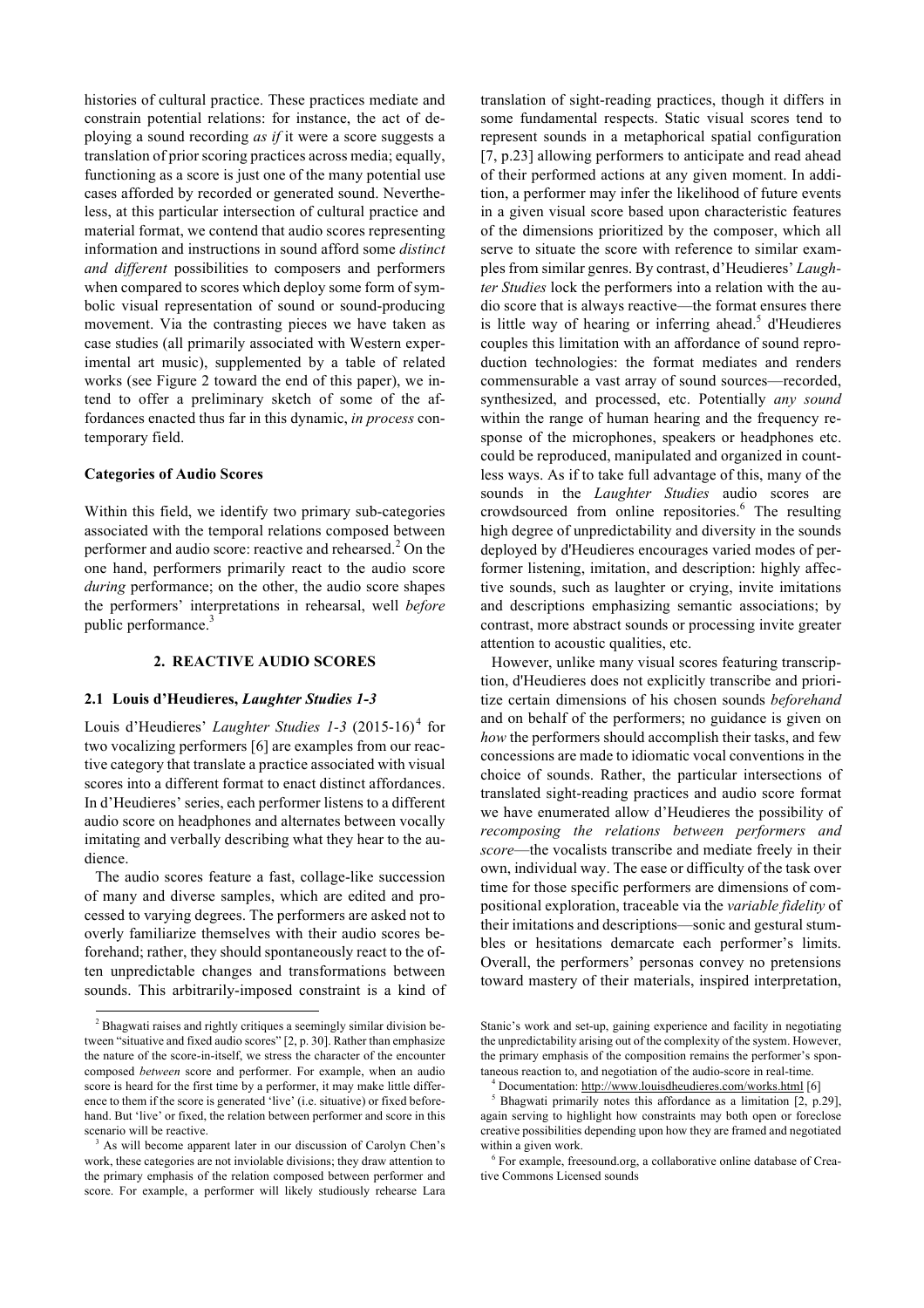or faithful reproduction. Rather the affordances enacted in the relations between the performers and this reactive audio score evoke the register of candid, theatrical improvisatory play and games.

### **2.2 Lara Stanic,** *Open Air Bach*

In a similarly playful vein, not only does the performer in Lara Stanic's *Open Air Bach* (2005, rev. 2013) <sup>7</sup> [8] react to an audio score during performance, but this audio score reacts dynamically to the performer's actions as well. Stanic enacts the affordances of the varied assemblage of technologies at her disposal to compose a feedback loop. In this, performer, computer, microphones, and loudspeakers mutually influence one another, interacting via live processing of recorded sound. Three external microphones follow the amplitude of the output of three loudspeakers attached to the performer's body. The amplitudes picked up by each microphone determine the speed and pitch of the live, computer processed playback of each part of an instrumental recording—the third movement of J.S. Bach's Sonata in E minor for flute, cello, and harpsichord BWV 1034. The performer's goal is to achieve the 'correct' playback of the recording through silent movement and somewhat awkward gestures. The closer the performer moves to the microphones, the greater the amplitude of the signal they pick up, and the more accurate the playback becomes; however, the performer must constantly adjust their distance from each microphone due to the continually changing volumes of the recordings [9, pp.164-165].

Generally static formats and their associated practices, such as conventional symbolic visual scores, allow the performer varying types and degrees of interpretative flexibility centered upon a largely stabilized, if relationally defined object. Many of the score's details and their situated meanings are negotiated before the act of public performance. By contrast, thanks to live electronic sound processing, Stanic composes a situation where the score-object itself is highly mutable and fluid *during* performance. Stanic defines an interactive system, which dynamically responds to *and* scripts the performer's movements. Since the audience also hears these processed, fluctuating sounds, the audio score becomes an object of aesthetic interest as well.<sup>8</sup>

### **3. REHEARSED AUDIO SCORES**

#### **3.1 Carola Bauckholt,** *Zugvögel*

Thus far, our case studies have surveyed a reactive relation between performer and audio score. By contrast, the reed quintet *Zugvögel* (2011-12)<sup>910</sup> by Carola Bauckholt [10] invites players to interact with and *rehearse* the audio score well before public performance. The audio recordings, which consist of bird calls of various species, are not played in performance; instead, the quintet members are instructed to familiarize themselves with these bird calls and memorize all their nuances in order to reproduce them on their respective instruments.

Bauckholt's use of the audio score format directs this activity towards high-fidelity transcriptions of bird calls rather than reduced abstraction or overt musicalization (the obvious historical precedent for the latter occurs in the works of Olivier Messiaen) [11]. By using recordings of her sources, Bauckholt's audio score affords a higher degree of specificity and dimensionality to performers than most visual, symbolic representation of those sources (particularly in regards to spectro-temporal variation in timbre, for example.)

In *Zugvögel*, each performer establishes a distinct relationship with the recordings due to their objective of producing a faithful imitation through whatever means necessary. This mimetic process begins with the task of parsing each recording's most salient elements. In contrast to the traditional practice of bird call transcription in a conventionally-notated medium, the recorded format omits much of the symbolic filtering and prioritizations of the composer. It instead defers any such filtering to the instrumentalists of the reed quintet, allowing a more intimate understanding of the instruments' capabilities to inform a precise rendering. Hence, the performers' personal knowledge of their instrument's compatibility with the source material enables a higher degree of fidelity in its reproduction. Through this process, the performer may also come to discover previously hidden action-potentials in relation to their instrument.

It should be noted that each recording is symbolically transcribed by Bauckholt in an accompanying visual score. She adds in her prefatory notes, however, that "the notation should only be taken as a guide," [12] suggesting that the notated transcription holds only a supplementary role in relation to the audio score. However, this visual aid helps to mitigate one of the audio score format's primary limitations: the act of memorization. Because the minute features of each recording must be encoded into memory and recalled in performance, the musical information itself is subject to variability and even corruption over time employing a visual score in conjunction with the audio score seems to effectively redress this limitation.

# **3.2 Cassandra Miller,** *Guide*

*Guide*  $(2013)^{11}$  for 10 singers [13] by Cassandra Miller offers a similar implementation of the rehearsed audio score in emphasizing the specificity of its recorded materials; however, where Bauckholt instructs the performers to *imitate* the sound sources as closely as possible, Miller instead opts for a *qualitative embodiment* of the audio score. The players are directed to thoroughly familiarize them-

 <sup>7</sup> Documentation: https://youtu.be/mdbK0S\_PvM4 [8]

See Figure 2 for further examples of reactive audio scores and associated affordances

<sup>&</sup>lt;sup>9</sup> The title translates to "migratory birds"

<sup>&</sup>lt;sup>10</sup> Documentation: https://youtu.be/KEAHxLNyVxw [10]

<sup>&</sup>lt;sup>11</sup> Documentation: https://soundcloud.com/cassandra-millercomposer/guide-exaudi [13]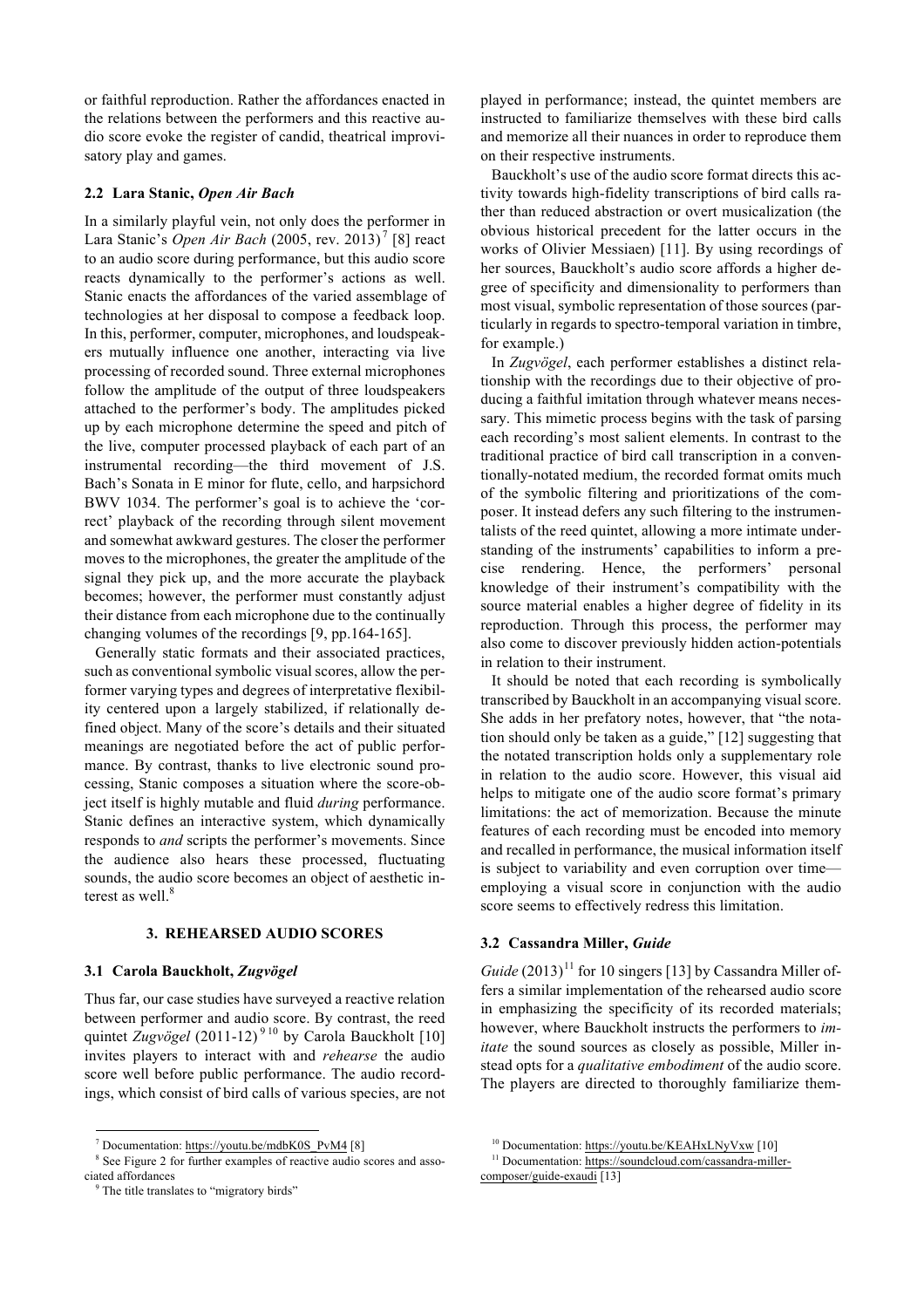selves with a recording of "Guide me, O Thou great Jehovah" as interpreted by American folk singer Maria Muldaur in 1968. The particular recording was selected, according to Miller, because its melody exhibits "swoops over a large tessitura that, more than anything, sounds like it feels good to sing" [14]. As in *Zugvögel*, *Guide's* visual score serves only a supplementary function; Miller employs a "quasi-neumatic" open graphic notation, providing only the starting pitch, tempo, and general contour of each vocal line in order to support a flexibility of interpretation.

"Singability" is prioritized in agreement with the freeflowing, improvisatory characteristics of Muldaur's original interpretation. These characteristics need not be translated through a direct imitation of the recording by rendering all its time-based nuances; instead, the audio score affords a *qualitative embodiment* of Muldaur's vocal characteristics as the basis for a public performance of *Guide*. Muldaur's vocal identity is appropriated and filtered through the bodies of each singer; the audio score allows access to the minute sonic details of Muldaur's registration, phonation, and articulation. In her instructions, Miller references the score's resemblance to oral tradition; the composer acknowledges this larger cultural practice in *Guide*, whereby material is shaped by the corporeal and performative identities of multiple generations of interpreters [15, p.89]. The liberties granted to the singers allows this phenomenon to be communicated in an arguably more acute, concrete way than a symbolic transcription.<sup>12</sup>

# **4. HYBRID AND CROSS-MODAL APPLICATIONS**

### **Carolyn Chen,** *Adagio*

The two primary sub-categories of audio scores we have outlined, reactive and rehearsed, serve well as an initial distinction to guide our survey; however, these categories may be combined, weighted, and hybridized to varying degrees. In Carolyn Chen's *Adagio* (2009)<sup>13</sup> [16] three or four performers listen to an audio score on headphones, synchronizing emotive facial expressions with the music—specifically, an excerpt of the second movement from Bruckner's 7th Symphony as performed by the Münchner Philharmoniker, conducted by Sergiu Celibidache live in 1994.

The distinct affordance this work enacts via its associated entities is the encapsulation of a chain of translations of *specific* media, histories, and socio-cultural phenomena. First, a recording encapsulates Celibidache's interpretation of Bruckner's visual score and its associated practices. Then, an excerpt of this *specific* recording is subsequently appropriated by Chen and situated as an audio score. Bruckner's visual score also acts as an adjunct to this audio score, annotated with affective descriptors that presumably translate and embed Chen's own listening practices and relations with the excerpt [17]. The performers *rehearse* and memorize descriptors such as "elevated," "yearning," and "solitary" [18]—often suggesting, but not prescribing the exact facial expressions to perform. The audio score provides not only a time-based structure for these performative events (akin to a click track<sup>14</sup>), but a live stimulus which the performers react to, mediating Chen's affective instructions. This 'private' listening practice is then transposed into a concert setting. The audience hears no sound; they voyeuristically observe the staging of a 'private' listening experience they know well, speculating upon the incomplete trace of the aforementioned chain of mediations. At the very least, the performers' exaggerated facial expressions (as in Figure 1) may clue the audience into the 'romantic' qualities of the unheard musical referent.



**Figure 1.** Still from a performance of Carolyn Chen's *Adagio* by Constantin Basica (left), Chris Lortie (center), and Charlie Sdraulig (right). Filmed by Dave Kerr. Used with permission.

#### **5. CONCLUSIONS**

Overall, in contrast to their visual counterparts, audio scores often represent information and instructions in the same domain as the performed product. As such, many audio scores afford the imitation and embodiment of diverse sound sources with varying degrees of fidelity. Unlike many visual scores, a composers' conception of a voice or instruments' capabilities need not determine the fidelity of the performers' realization—a somewhat standardized vocal or instrumental approach can be deemphasized in favor of an individual musicians' knowledge of the action-potentials of their specific instrument (as in d'Heudieres' *Laughter Studies*, Bauckholt's *Zugvögel*, and Miller's *Guide*). Distinct affordances are enacted through the intersection of prior cultural practices and the audio score format: in *Laughter Studies*, sight reading practices are translated into a format that limits performer's abilities to listen or infer ahead; a mediated oral tradition in *Guide* enables the qualitative embodiment of the recorded material's specific characteristics; Chen's use of Celibidache's recording in *Adagio* playfully situates and encapsulates successive mediations of Bruckner's score,<sup>15</sup> etc. In addition, digital manipulation of recorded sound affords a mutable scoreobject as in Stanic's *Open Air Bach*.

<sup>&</sup>lt;sup>12</sup> See Figure 2 for further examples of rehearsed audio scores and associated affordances

<sup>&</sup>lt;sup>13</sup> Documentation: https://vimeo.com/194820531 [16]

<sup>&</sup>lt;sup>14</sup> See Bell [1] [3] and Bhagwati [2] for further discussion of click tracks as a form of audio score

<sup>&</sup>lt;sup>15</sup> cf. Michael Baldwin's *BUZZED* (2015) for solo French horn where several recordings from the collaborative process are edited and layered in the final audio score https://michaelbaldwin.online/buzzed/ [19]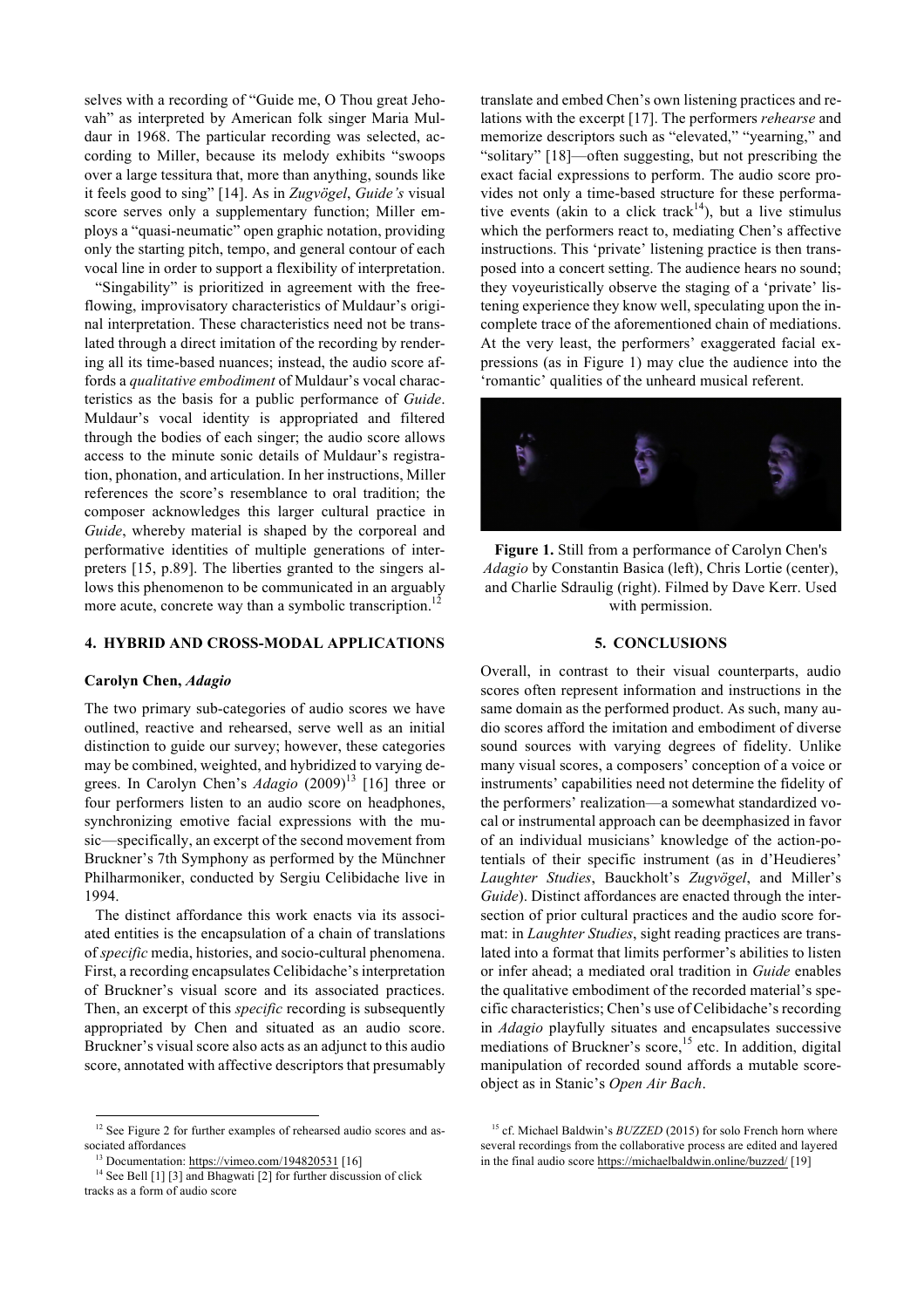| Category          | <b>Affordances / Limitations</b>                                                                | <b>Pieces, Situations</b>                                                                                                                                                                                                                                                                                                                                                                                                                                                                                                                                                                                                                                                                                                                                                                                                                                                                                                                                                                                              |
|-------------------|-------------------------------------------------------------------------------------------------|------------------------------------------------------------------------------------------------------------------------------------------------------------------------------------------------------------------------------------------------------------------------------------------------------------------------------------------------------------------------------------------------------------------------------------------------------------------------------------------------------------------------------------------------------------------------------------------------------------------------------------------------------------------------------------------------------------------------------------------------------------------------------------------------------------------------------------------------------------------------------------------------------------------------------------------------------------------------------------------------------------------------|
| Reactive Emphasis | Real-time<br>improvisatory<br>response to sound/per-<br>formers cannot hear or in-<br>fer ahead | Bryars, 1, 2, 1-2-3-4 (1970)<br>instrumentalists imitate their instruments' parts in record-<br>ings of popular songs [4] [21] [22]<br>Brown, Tomorrow, When I Grow Up (2017)<br>unpredictability of audio score stimulates a performed<br>$\bullet$<br>anxiety [23]<br>Cassidy, I, purples, spat blood, laugh of beautiful lips (2006)<br>singer matches the pitch of an undulating sine tone gener-<br>ated by a computer in real time [1, pp.52-53] [24]<br>d'Heudieres, Laughter Studies (2015-)<br>spontaneous free vocal imitation and description of an un-<br>predictable collage of processed recorded and generated<br>sound (see also $FOR$ ON (2015)) [4] [6]<br>Palme, Cantu Foliato (2012)<br>choir spontaneously responds to and imitates pre-recorded<br>voices $[1, p.51]$                                                                                                                                                                                                                            |
|                   | Instructive/performative<br>prompts                                                             | Bhagwati, various pieces<br>event and instruction cues for executing sounds or chore-<br>ographies, as well as prompts for improvisation, and imi-<br>tation of samples or styles [2]<br>Castonguay, Le Souffleur (2009)<br>performative prompts sent through Max/MSP [2, p. 26]<br>$[25]$<br>Chen, Adagio (2009)<br>Bruckner recording serves as an affective prompt [16] [18]<br>Improv Everywhere, The Mp3 Experiments (2004-)<br>a large crowd of participants receive synchronized instruc-<br>tions for physical actions through headphones in a public<br>space [26]<br>Mason, felt $\vert$ ebb $\vert$ thus $\vert$ brink $\vert$ here $\vert$ array $\vert$ telling (2004)<br>tempo and pitch cues, as well as instructions referencing<br>symbolic visual notation absent in performance [1, p.49]                                                                                                                                                                                                           |
|                   | Mutable score-object<br>Real-time ambient sound<br>as audio score                               | Baldwin, BUZZED (2015)<br>audio re-arranged in DAW during collaborative process<br>$[19]$<br>Brown, Tomorrow, When I Grow Up (2017)<br>audio re-arranged in DAW before each performance [23]<br>Castonguay, Le Souffleur (2009)<br>composer controls the output to each pair of headphones<br>in performance [2, p. 26] [25]<br>Schimana, Virus #1.0 - #1.7 (2011-17)<br>resonant body provides live-generated sounds which influ-<br>ence the performance $[2, p. 25]$ $[27]$<br>Stanic, Open Air Bach (2005, rev. 2013)<br>live processing of existing recording tied to performer's<br>movements [8]<br>Kubish, Electrical Walks (2004-)<br>participants engage with electromagnetic signals in the en-<br>vironment via the use of custom headphones [28]<br>Lucier, Vespers (1968)<br>blindfolded performers echolocate using the reverberant<br>properties of the space as a guide [2, p.25] [29]<br>Oliveros, Sonic Meditations (1974)<br>participants reinforce and contribute to environmental<br>sounds [30] |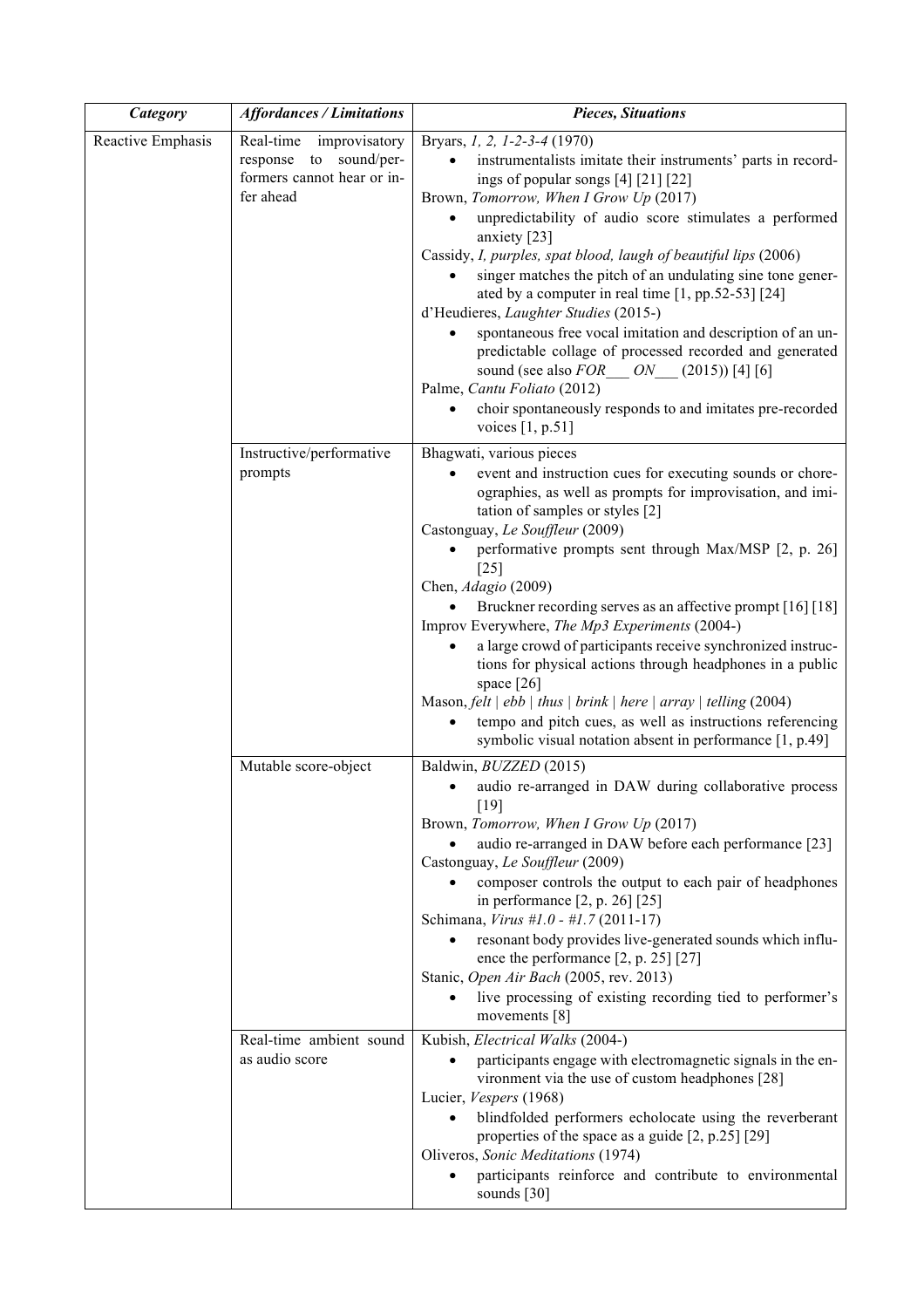| Category           | <b>Affordances / Limitations</b>                                              | <b>Pieces, Situations</b>                                                                                                                                                                                                                  |
|--------------------|-------------------------------------------------------------------------------|--------------------------------------------------------------------------------------------------------------------------------------------------------------------------------------------------------------------------------------------|
| Rehearsed Emphasis | High-fidelity reproduction                                                    | Bauckholt, Zugvögel (2011-12)<br>recordings of bird calls allow performers to execute a high<br>degree of timbral detail in their imitations [10] [12]<br>Bell, various pieces<br>cues and click tracks aid performance of microtonal tun- |
|                    |                                                                               | ings and complex tempi, sometimes in non-standard spa-<br>tial configurations [1] [3]<br>Hadju, Der Sprung, Intermezzo (1999)<br>performers use audio score as an aid for microtonal tuning                                                |
|                    |                                                                               | $\lceil 31 \rceil$<br>Lortie, Incorporate (2018)                                                                                                                                                                                           |
|                    |                                                                               | audio score expedites the communication of complex tim-<br>bral detail [32]                                                                                                                                                                |
|                    |                                                                               | Mazulis, Ajapajapam (2002)<br>performers use audio score as an aid for microtonal tuning<br>[1, p.49]                                                                                                                                      |
|                    | Corruption of memory                                                          | Bauckholt, Zugvögel (2011-12)<br>sound recordings memorized, but not played back during<br>performance; audio score supplemented with a conven-<br>tionally-notated one [10] [12]<br>Lortie, Incorporate (2018)                            |
|                    |                                                                               | sound recordings memorized, but not played back during<br>performance; cues on a computer monitor instruct when<br>these are to be performed [32]<br>Miller, Guide (2013)                                                                  |
|                    |                                                                               | sound recordings memorized, but not played back during<br>performance; supplemented with a quasi-nuematic score<br>using open graphic notation to encourage flexibility [13]<br>$[14]$                                                     |
|                    | Embedding and situating<br>personal, musical and col-<br>laborative histories | Applebaum, Clicktrack (2015)<br>each performer creates their own audio score by reciting<br>and recording a poem, which subsequently acts as their in-<br>dividual click track [33] [34]<br>Baldwin, <i>BUZZED</i> (2015)                  |
|                    |                                                                               | indexing of physical movements linked to sounds; the au-<br>dio score layers successive recordings from the collabora-<br>tive process between performer and composer [19]<br>Chen, Adagio (2009)                                          |
|                    |                                                                               | successive mediations of specific instantiations of the slow<br>movement from Bruckner's 7th symphony [16] [18]<br>Miller, Guide (2013)                                                                                                    |
|                    |                                                                               | audio score enacts a mediated oral tradition: performers<br>embody the characteristics of a specific vocal model cho-<br>sen by the composer [13] [14]<br>Walshe, 1984 IT'S O.K. (2015)                                                    |
|                    |                                                                               | audio and visual reference material for specific perfor-<br>$\bullet$<br>mance attitudes/identities to be embodied [35]                                                                                                                    |

**Figure 2.** A summary of the principle affordances and limitations of the pieces cited in this paper, Bell [1], Bhagwati [2], and d'Heudieres [4]. We have also included additional pieces known to us at the time of writing, which conform to our definition of an audio score (see footnote 1). For those audio scores used in performance, many employ headphones or ear pieces as the means of transmission (with some exceptions e.g. Brown, Lucier, Oliveros, Schimana, and Stanic).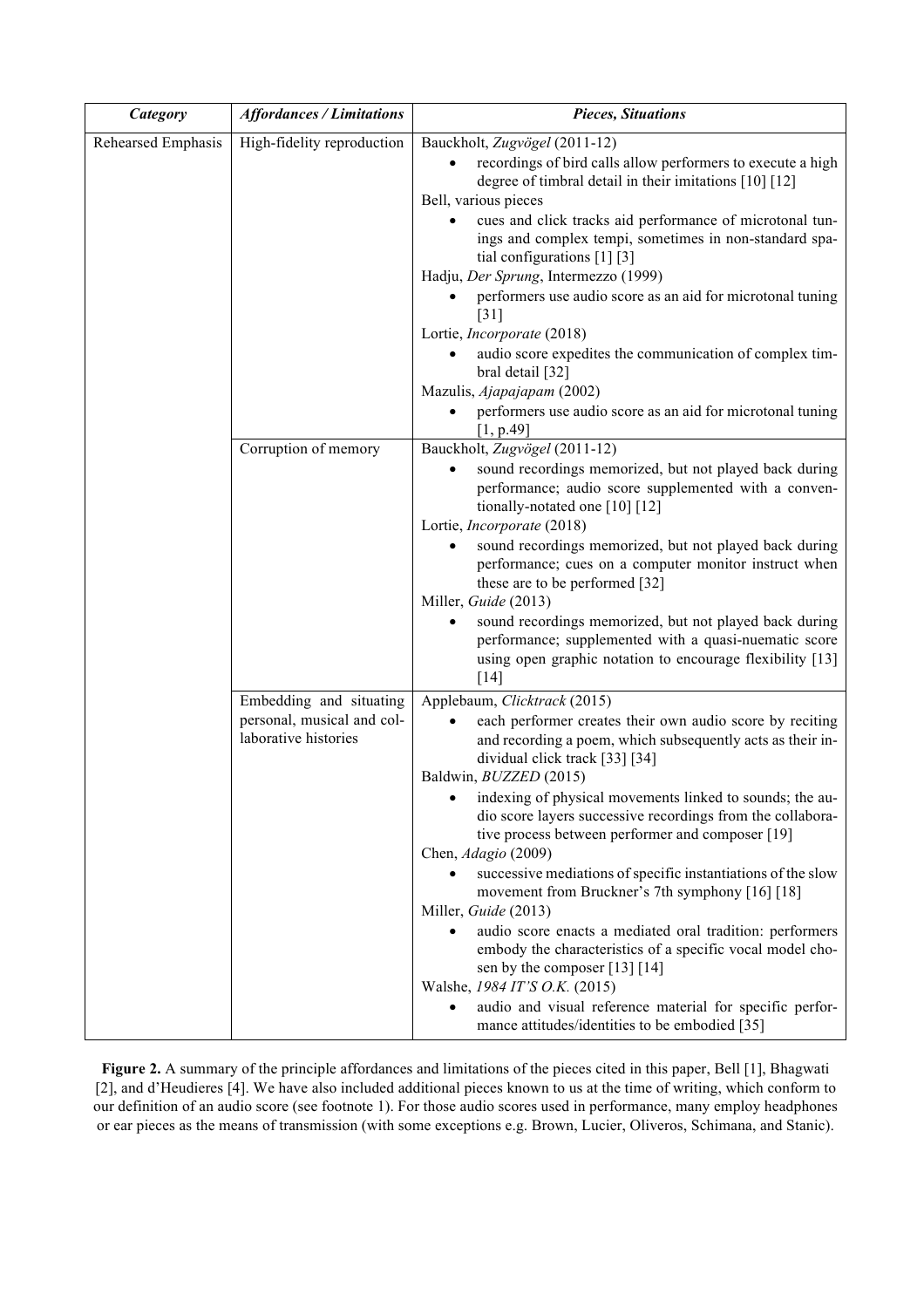### **6. FURTHER AVENUES**

Finally, our survey of the affordances enacted in recent audio scores point towards further avenues of exploration for creative practice. Chen's piece is just one of many possible hybrid approaches to the relations between audio score and performer; cross-modal interactions and mappings could be extended further;<sup>16</sup> within a single piece, certain performers might engage with visual scores and others with audio scores; varying degrees of prescription or flexibility in the interpretation of audio scores might be explored; the audio score could be at times mutable via live processing and at others largely fixed; the score itself could be revealed as an object of aesthetic interest over time—diffused over speakers in different spatial configurations, including headphones; evidently, these diverse approaches and others might be applied asymmetrically across individual members of a given ensemble or at different times within one piece. In all of these cases—speculative as well as realized—representations of information and instructions in sound afford the possibility of *fundamentally recomposing the interpretive encounter between performer and score*.

## **Acknowledgments**

The authors would like to thank Dr. Erik Ulman for his comments on early drafts, the featured composers for providing access to scores and recordings, David Kerr for the performance still, and the Department of Music and Center for Computer Research in Music and Acoustics (CCRMA) at Stanford University for sponsoring this research. Early versions of this paper were presented in 2018 at Harvard University, the University of Tennessee, Knoxville, and the University of North Georgia.

# **REFERENCES**

- [1] J. Bell, *Audio-scores, a resource for composition and computer-aided performance.* Doctoral Thesis. Guildhall School of Music & Drama, 2016.
- [2] S. Bhagwati, "Elaborate audio scores: concepts, affordances and tools," in *Proceedings of the 4th International Conference on Technologies for Music Notation and Representation (TENOR '18),* Montréal, 2018 pp. 24-32.
- [3] J. Bell and B. Matuszewski, "SMARTVOX a webbased distributed media player as notation tool for choral practices," in *Proceedings of the 3rd International Conference on Technologies for Music Notation and Representation (TENOR '17),* 2017, Coruña, Spain.
- [4] L. d'Heudieres, "Colourful interactions: composers, theatrical scores, and music as performance," in *Collaborative and distributed processes in contemporary*

*music-making*, L. Redhead and R. Glover, Eds. UK: Cambridge Scholars, 2018, pp. 12-26.

- [5] J. J. Gibson, *The Ecological Approach to Visual Perception*. Boston: Houghton Mifflin Harcourt, 1979.
- [6] L. d'Heudieres. "Laughter Studies 1-3 (2015-16)" [Online]. Available: http://www.louisdheuderes .com/works.html
- [7] N. Cook, *Beyond the score: music as performance*. New York: Oxford University Press, 2015.
- [8] chyvane. "Open Air Bach (2005) by Lara Stanic," *YouTube*, Feb. 6, 2017. [Video file]. Available: https://www.youtube.com/watch?v=mdbK0S\_PvM4
- [9] C. van Eck, *Between air and electricity: microphones and loudspeakers as musical instruments*. New York: Bloomsbury Academic, 2017.
- [10] Score Follower. "Carola Bauckholt Zugvögel [w/ score]," *YouTube*, Dec. 1, 2013. [Video file]. Available: https://www.youtube.com/watch?v=KEAHxL-NyVxw
- [11] J. O'Callaghan. "Mediated mimesis: Transcription as processing," in *Proceedings of the Electroacoustic Music Studies Network Conference: Meaning and Meaningfulness in Electroacoustic Music*. Stockholm., 2012 [Online]. Available: http://www.emsnetwork.org/IMG/pdf\_EMS12\_ocallaghan.pdf
- [12] C. Bauckholt, "Zugvögel" for reed quintet. Freiburg, Germany: Thuermchen Verlag, 2011-12.
- [13] C. Miller. "Guide EXAUDI Vocal Ensemble (2013)," *SoundCloud*, Oct. 22, 2013. [Audio file]. Available: https://soundcloud.com/cassandra-millercomposer/guide-exaudi
- [14] C. Miller. "Guide (2013)" [Online]. Available: https://cassandramiller.wordpress.com/2013/10/22/guide/
- [15] E. Fischer-Lichte and I. J. Saskya, *The transformative power of performance: a new aesthetics*. New York: Routledge, 2008.
- [16] C. Chen. "Adagio," *Vimeo*, December 8, 2016. [Video file]. Available: https://vimeo.com/194820531
- [17] M. Baldwin. "Better Know A Weisslich: Carolyn Chen's Adagio" [Online]. Available: https://weisslich.com/2016/04/07/better-know-a-weisslich-carolyn-chen/
- [18] C. Chen. "Adagio (2009)" [Online]. Available: https://walkingmango.files.wordpress.com/2014/08/adagio.pdf
- [19] M. Baldwin. "BUZZED (2015)" [Online]. Available: https://michaelbaldwin.online/buzzed/

 <sup>16</sup> cf. video scores e.g. Celeste Oram's *XEROX ROCK* (2015) http://celesteoram.com/XEROX-ROCK-2015-a-video-score [20]